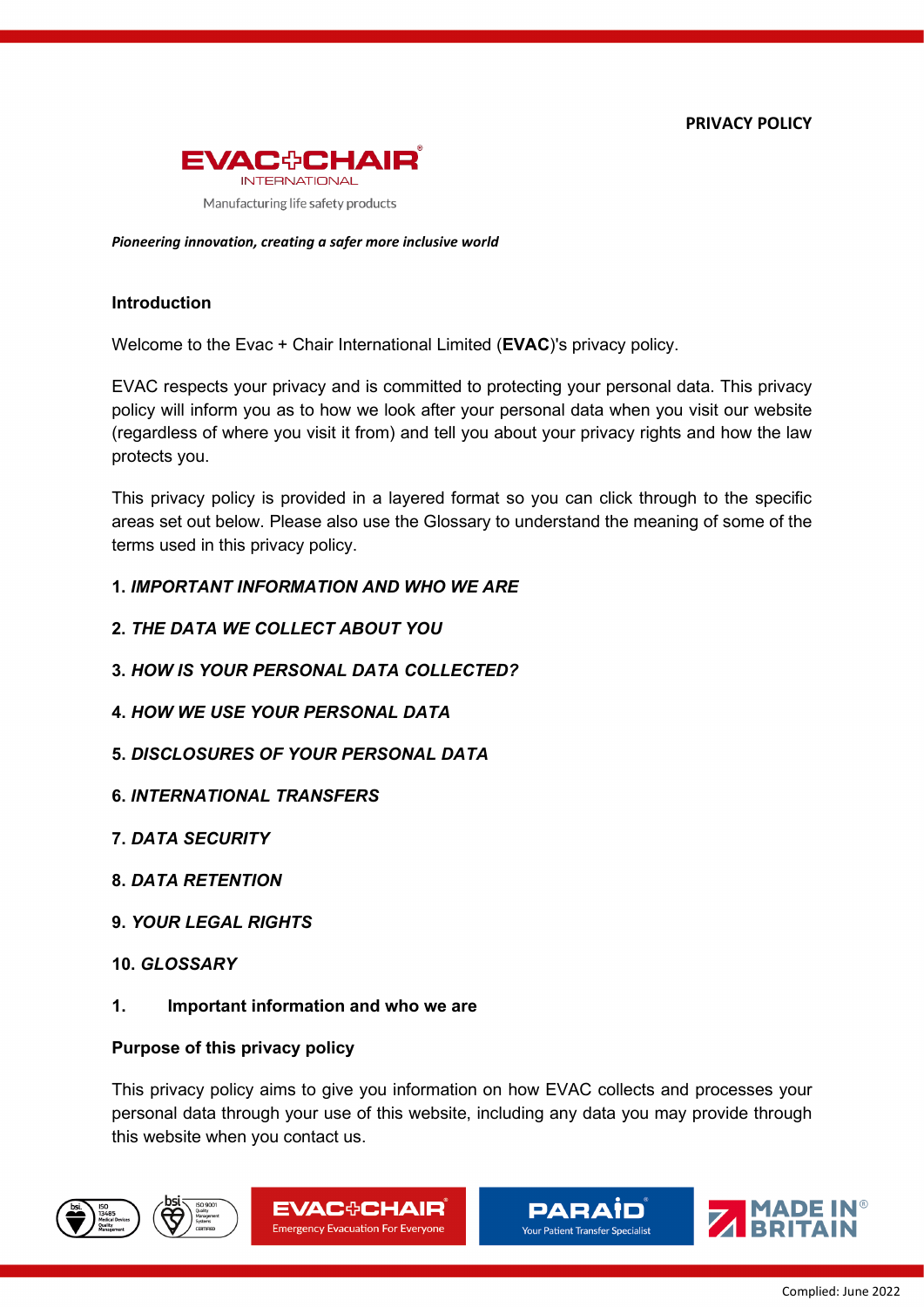This website is intended for business customers and is no way intended for children and we do not knowingly collect data relating to children.

It is important that you read this privacy policy together with any other privacy policy or fair processing policy we may provide on specific occasions when we are collecting or processing personal data about you so that you are fully aware of how and why we are using your data. This privacy policy supplements other notices and privacy policies and is not intended to override them.

## **Controller**

This privacy policy is issued on behalf of the EVAC's Group so when we mention "EVAC", "we", "us" or "our" in this privacy policy, we are referring to the relevant company in the EVAC Group responsible for processing your data. We will let you know which entity will be the controller for your data when you purchase a product or service with us. EVAC is the controller and responsible for this website.

If you have any questions about this privacy policy, including any requests to exercise *your legal rights*, please contact us using the details set out below.

### **Contact details**

If you have any questions about this privacy policy or our privacy practices, please contact us in the following ways:

**Full name of legal entity:** Evac + Chair International Limited

**Email address:** enquiries@evacchair.co.uk

**Postal address:** Unit 4, Central Boulevard, Blythe Valley Park, Solihull, West Midlands, B90 8AW, UK

### **Telephone number**: +44 (0)121 706 6744

You have the right to make a complaint at any time to the Information Commissioner's Office (**ICO**), the UK supervisory authority for data protection issues (*www.ico.org.uk*). We would, however, appreciate the chance to deal with your concerns before you approach the ICO so please contact us in the first instance.

### **Changes to the privacy policy and your duty to inform us of changes**

We keep our privacy policy under regular review. This version was last updated June 2022

It is important that the personal data we hold about you is accurate and current. Please keep us informed if your personal data changes during your relationship with us.

**Third-party links**









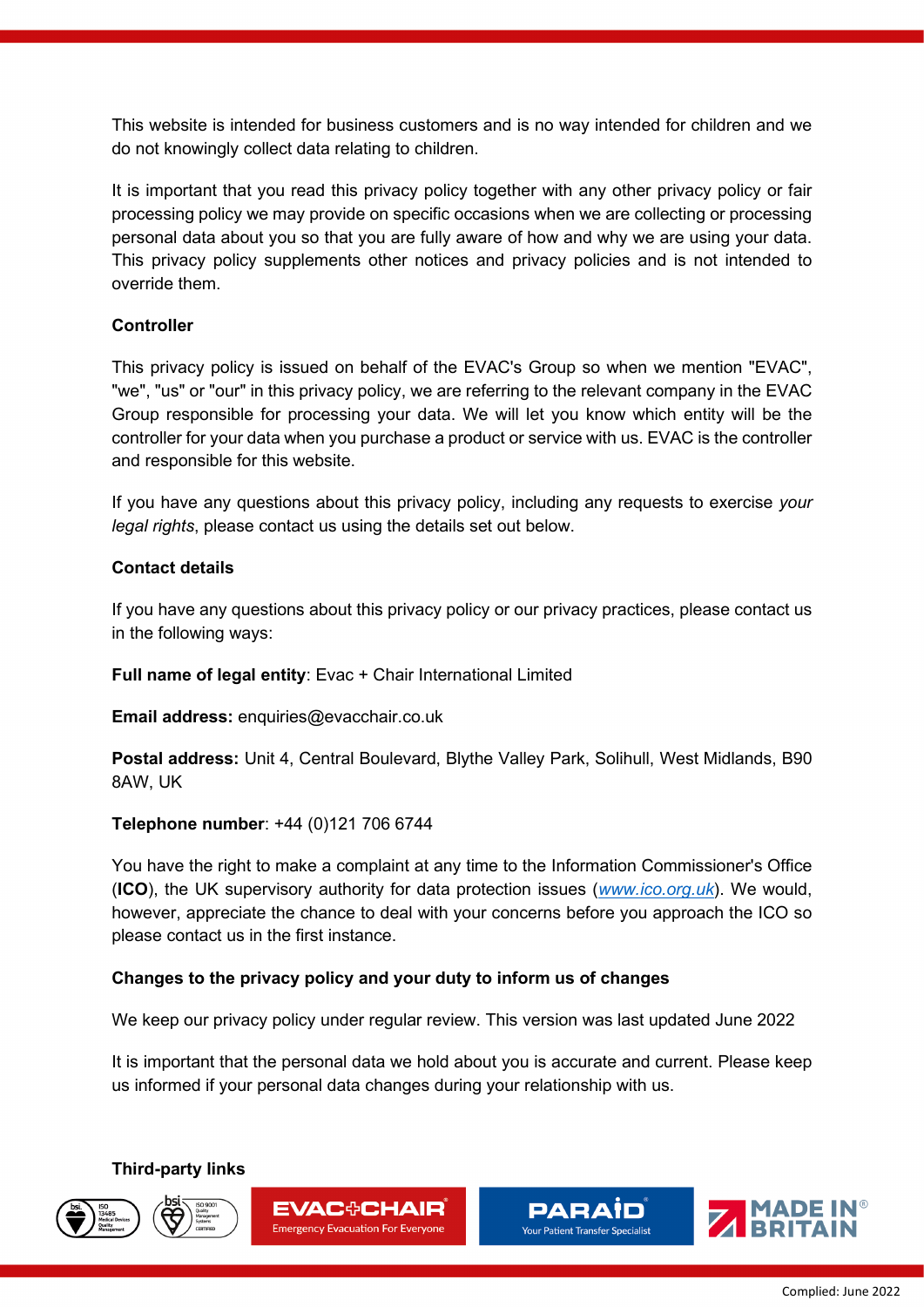This website may include links to third-party websites, plug-ins and applications. Clicking on those links or enabling those connections may allow third parties to collect or share data about you. We do not control these third-party websites and are not responsible for their privacy statements. When you leave our website, we encourage you to read the privacy policy of every website you visit.

# **2. The data we collect about you**

Personal data, or personal information, means any information about an individual from which that person can be identified. It does not include data where the identity has been removed (anonymous data).

We may collect, use, store and transfer different kinds of personal data about you which we have grouped together as follows:

- **Identity Data** includes first name, maiden name, last name or similar identifier.
- **Contact Data** includes billing address, delivery address, email address and telephone numbers.
- **Financial Data** includes bank account and payment card details.
- **Transaction Data** includes details about payments to and from you and other details of products and services you have purchased from us.
- **Technical Data** includes internet protocol (IP) address, browser type and version, time zone setting and location, browser plug-in types and versions, operating system and platform, and other technology on the devices you use to access this website.
- **Profile Data** includes your purchases or orders made by you, your preferences etc.
- **Usage Data** includes information about how you use our website, products and services.

We also collect, use and share **Aggregated Data** such as statistical or demographic data for any purpose. Aggregated Data could be derived from your personal data but is not considered personal data in law as this data will **not** directly or indirectly reveal your identity. For example, we may aggregate your Usage Data to calculate the percentage of users accessing a specific website feature. However, if we combine or connect Aggregated Data with your personal data so that it can directly or indirectly identify you, we treat the combined data as personal data which will be used in accordance with this privacy policy.

We do not collect any **Special Categories of Personal Data** about you (this includes details about your race or ethnicity, religious or philosophical beliefs, sex life, sexual orientation, political opinions, trade union membership, information about your health, and genetic and biometric data). Nor do we collect any information about criminal convictions and offences.









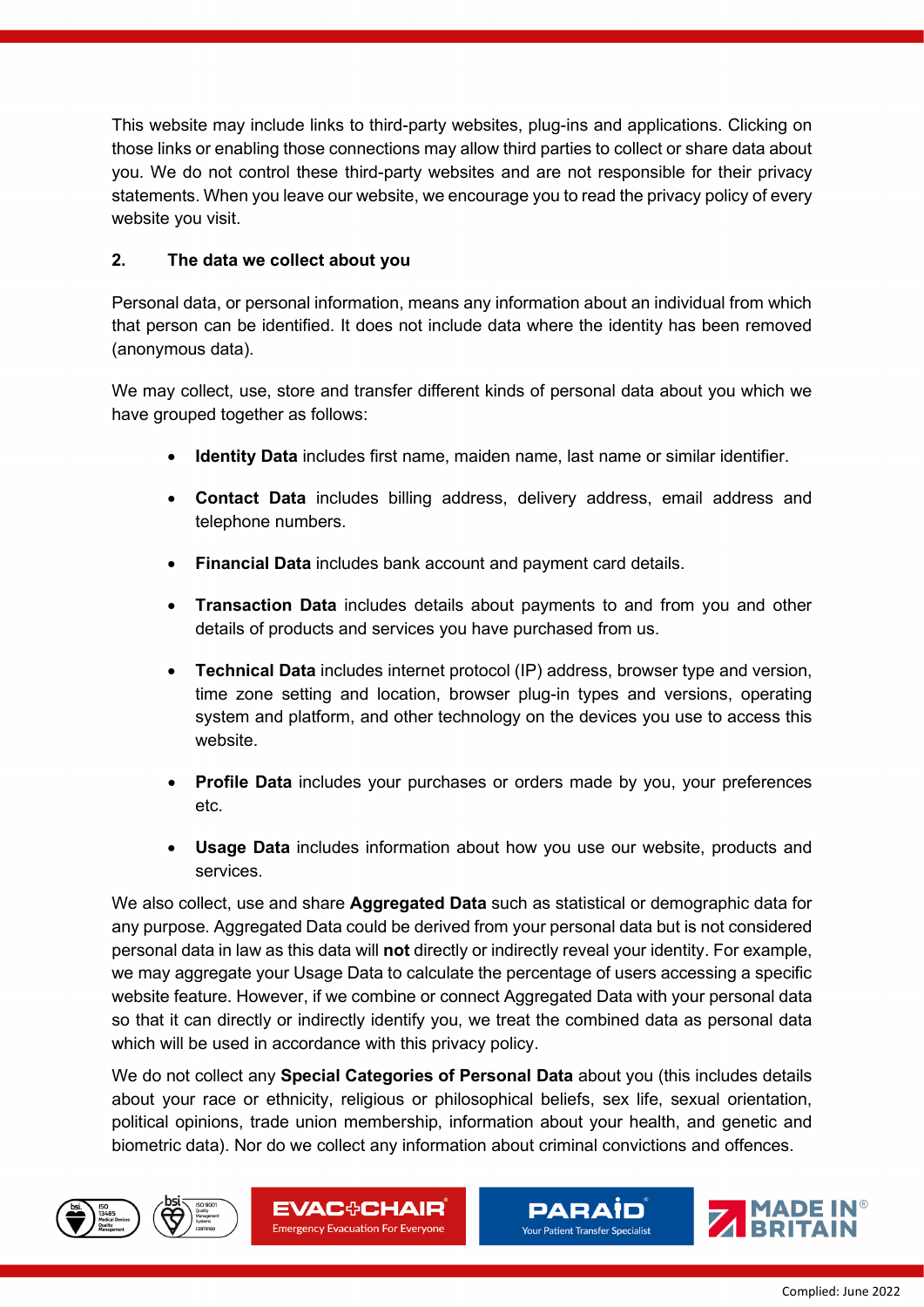# **If you fail to provide personal data**

Where we need to collect personal data by law, or under the terms of a contract we have with you, and you fail to provide that data when requested, we may not be able to perform the contract we have or are trying to enter into with you (for example, to provide you with goods or services). In this case, we may have to cancel the supply of goods and/or services that we have agreed with you but we will notify you if this is the case at the time.

## **3. How is your personal data collected?**

We use different methods to collect data from and about you including through:

- **Direct interactions.** You may give us your Identity, Contact and Financial Data by filling in forms or by corresponding with us by post, phone, email or otherwise. This includes personal data you provide when you :
	- apply for our products or services; or
	- give us feedback or contact us.
- **Automated technologies or interactions.** As you interact with our website, we will automatically collect Technical Data about your equipment, browsing actions and patterns. We collect this personal data by using cookies and other similar technologies. Please see our cookie policy [https://www.evacchair.co.uk/wpcontent/uploads/2022/06/COOKIE-POLICY-V1-2022.pdf**]** for further details.
- **Third parties or publicly available sources.** We will receive personal data about you from various third parties and public sources as set out below:
	- Technical Data from the following parties:
	- (a) analytics providers such as Google based outside the EU.
- Identity and Contact Data from publicly available sources such as Companies House and credit reference agencies.

### **4. How we use your personal data**

We will only use your personal data when the law allows us to. Most commonly, we will use your personal data in the following circumstances:

- Where we need to perform the contract we are about to enter into or have entered into with you.
- Where it is necessary for our legitimate interests (or those of a third party) and your interests and fundamental rights do not override those interests.
- Where we need to comply with a legal obligation.









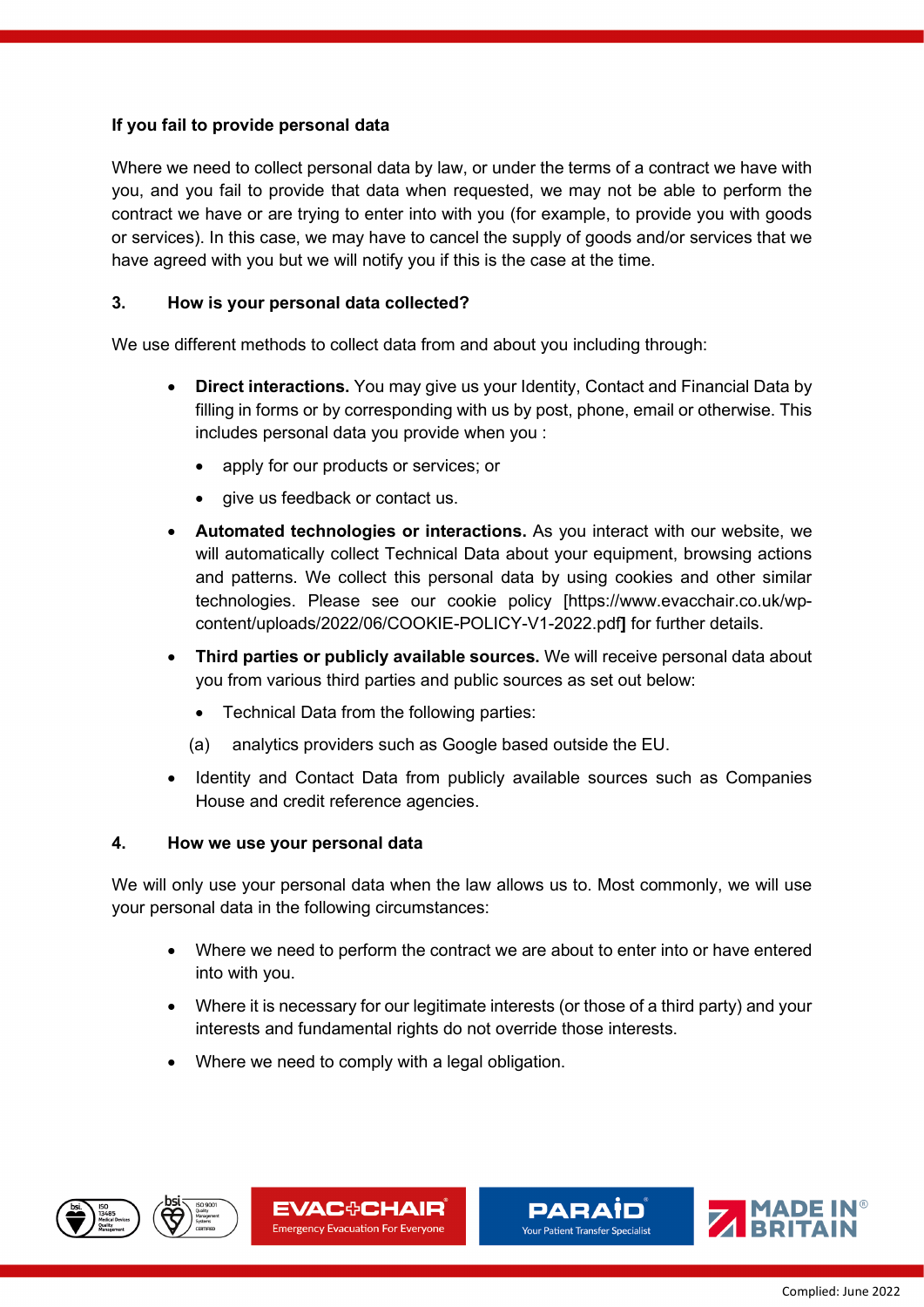Please refer to the Glossary at section [10](#page-8-0) to find out more about the types of lawful basis that we will rely on to process your personal data.

Generally, we do not rely on consent as a legal basis for processing your personal data although we will get your consent before sending third party direct marketing communications to you via email . You have the right to withdraw consent to marketing at any time by contacting us.

### **Purposes for which we will use your personal data**

We have set out below, in a table format, a description of all the ways we plan to use your personal data, and which of the legal bases we rely on to do so. We have also identified what our legitimate interests are where appropriate.

Note that we may process your personal data for more than one lawful ground depending on the specific purpose for which we are using your data. Please contact us if you need details about the specific legal ground we are relying on to process your personal data where more than one ground has been set out in the table below.

| <b>Purpose/Activity</b>                                                                                                                             | Type of data                                                                                                 | basis for processing<br>Lawful<br>including basis of legitimate<br>interest                                                                                                                                                            |
|-----------------------------------------------------------------------------------------------------------------------------------------------------|--------------------------------------------------------------------------------------------------------------|----------------------------------------------------------------------------------------------------------------------------------------------------------------------------------------------------------------------------------------|
| To register you as a new<br>customer                                                                                                                | (a) Identity<br>(b) Contact                                                                                  | Performance of a contract with<br>you                                                                                                                                                                                                  |
| To process and deliver your<br>order including:<br>(a) Manage payments, fees<br>and charges<br>Collect<br>(b)<br>and<br>recover<br>money owed to us | (a) Identity<br>(b) Contact<br>(c) Financial<br>(d) Transaction<br>Marketing<br>(e)<br>and<br>Communications | (a) Performance of a contract with<br>you<br>(b) Necessary for our legitimate<br>interests (to recover debts due to<br>US)                                                                                                             |
| To use data analytics to<br>website,<br>improve<br>our<br>products/services,<br>marketing,<br>customer<br>relationships<br>and<br>experiences       | (a) Technical<br>(b) Usage                                                                                   | Necessary<br>for our<br>legitimate<br>interests (to define<br>types of<br>customers for our products and<br>services, to keep our website<br>updated and relevant, to develop<br>our business and to inform our<br>marketing strategy) |
| To make suggestions and<br>recommendations<br>to<br>you<br>about goods or services that<br>may be of interest to you                                | (a) Identity<br>(b) Contact<br>(c) Technical                                                                 | Necessary for<br>legitimate<br>our<br>interests<br>(to<br>develop<br>our<br>products/services and grow our<br>business)                                                                                                                |





**EVAC+CHAIR Emergency Evacuation For Everyone** 

**PARAID Your Patient Transfer Specialist** 

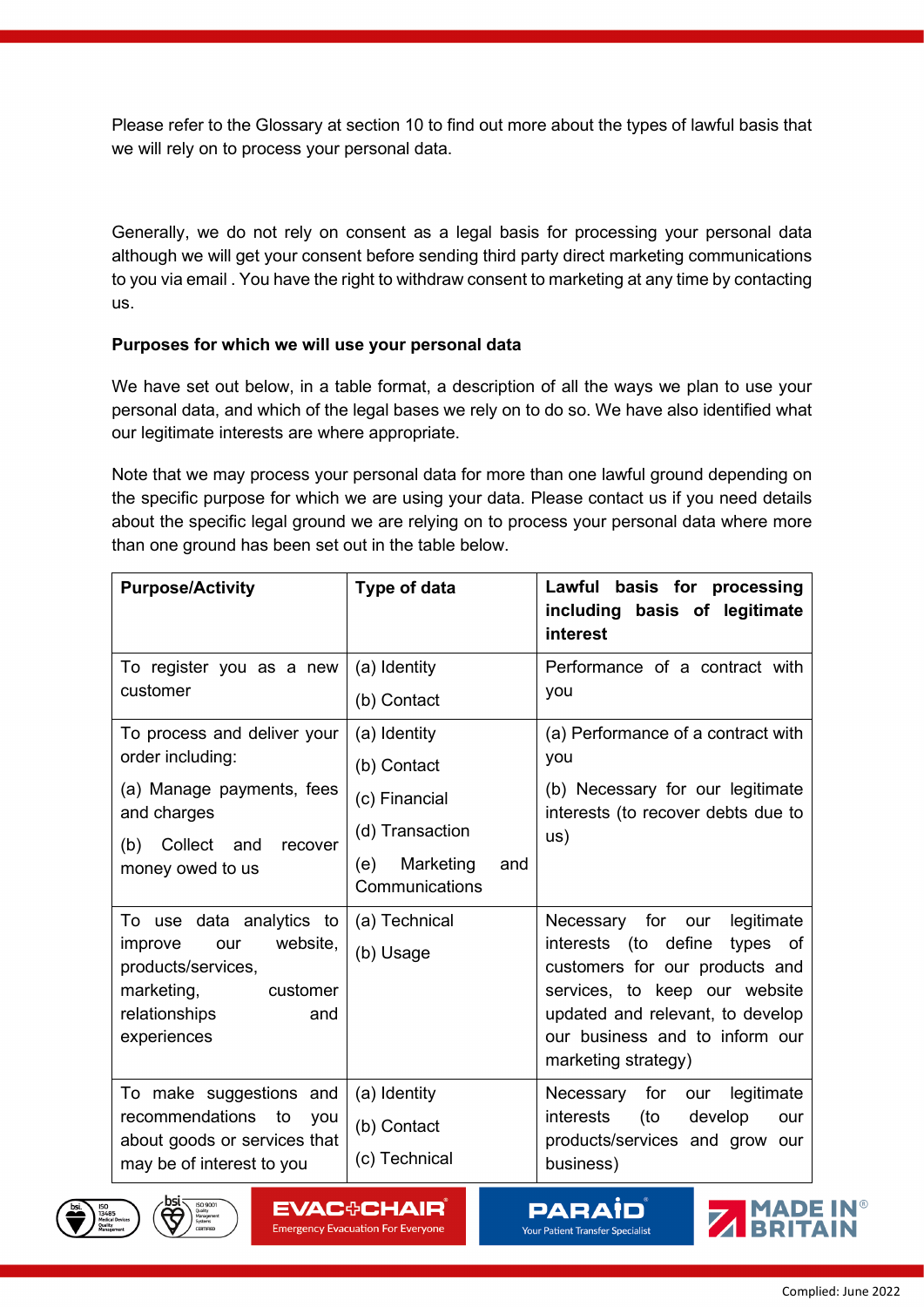| (d) Usage                                 |  |
|-------------------------------------------|--|
| (e) Profile                               |  |
| (f)<br>Marketing<br>and<br>Communications |  |

## **Marketing**

We strive to provide you with choices regarding certain personal data uses, particularly around marketing and advertising.

## **Promotional offers from us**

We may use your Identity, Contact, Technical, Usage and Profile Data to form a view on what we think you may want or need, or what may be of interest to you. This is how we decide which products, services and offers may be relevant for you (we call this marketing).

You will receive marketing communications from us if you have requested information from us or purchased goods or services from us and you have not opted out of receiving that marketing.

## **Third-party marketing**

We will get your express opt-in consent before we share your personal data with any third party for marketing purposes.

# **Opting out**

You can ask us or third parties to stop sending you marketing messages at any time by following the opt-out links on any marketing message sent to you **and/or** by contacting us at any time.

Where you opt out of receiving these marketing messages, this will not apply to personal data provided to us as a result of a product/service purchase, warranty registration, product/service experience or other transactions.

### **Cookies**

You can set your browser to refuse all or some browser cookies, or to alert you when websites set or access cookies. If you disable or refuse cookies, please note that some parts of this website may become inaccessible or not function properly. For more information about the cookies we use, please see *[https://www.evacchair.co.uk/wpcontent/uploads/2022/06/COOKIE-POLICY-V1-2022.pdf].]*

# **Change of purpose**









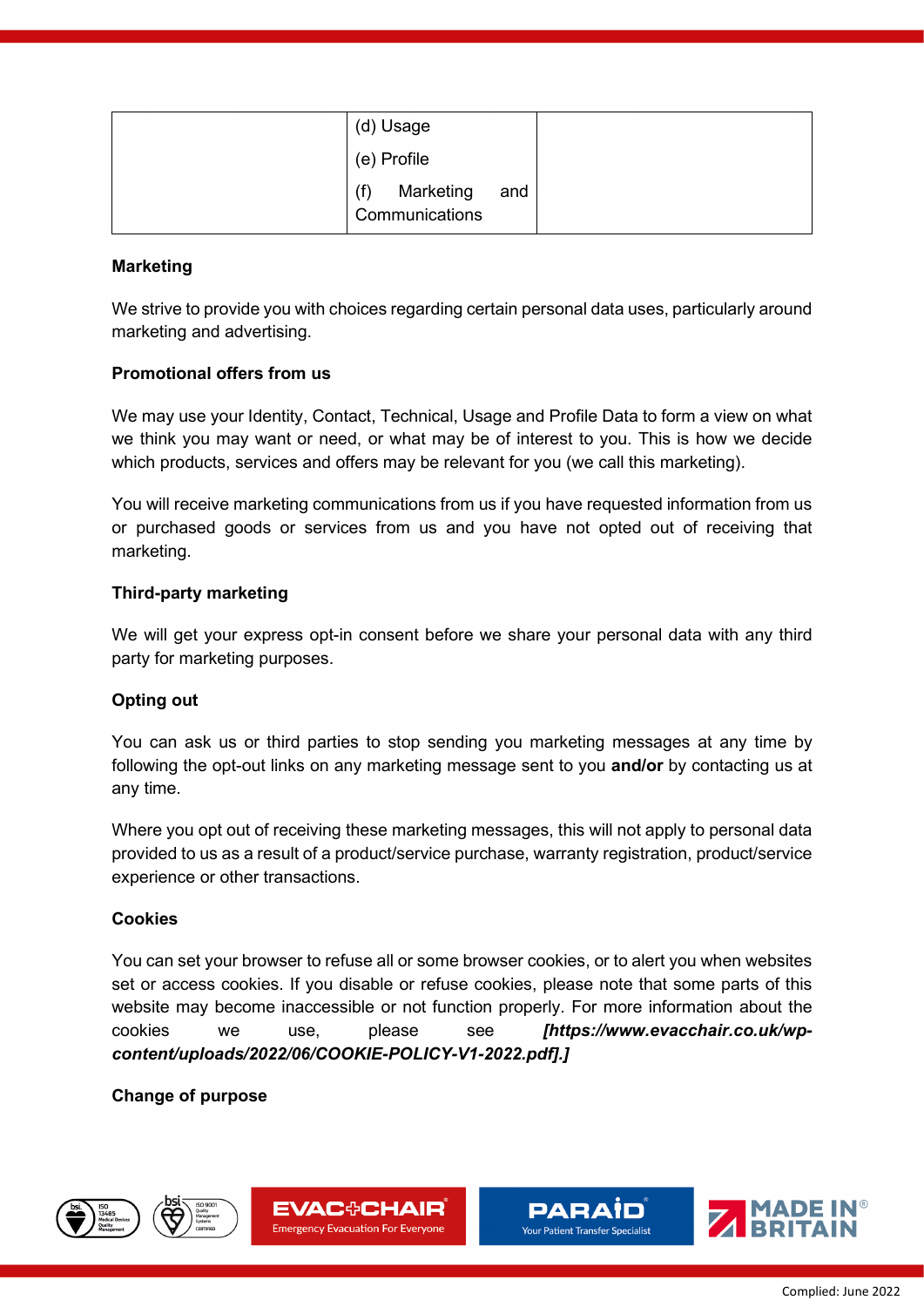We will only use your personal data for the purposes for which we collected it, unless we reasonably consider that we need to use it for another reason and that reason is compatible with the original purpose. If you wish to get an explanation as to how the processing for the new purpose is compatible with the original purpose, please contact us.

If we need to use your personal data for an unrelated purpose, we will notify you and we will explain the legal basis which allows us to do so.

Please note that we may process your personal data without your knowledge or consent, in compliance with the above rules, where this is required or permitted by law.

## **5. Disclosures of your personal data**

We may share your personal data with the parties set out below for the purposes set out in the table above.

- External Third Parties as set out in the *Glossary* at section [10.](#page-8-0)
- Third parties to whom we may choose to sell, transfer or merge parts of our business or our assets. Alternatively, we may seek to acquire other businesses or merge with them. If a change happens to our business, then the new owners may use your personal data in the same way as set out in this privacy policy.

We require all third parties to respect the security of your personal data and to treat it in accordance with the law. We do not allow our third-party service providers to use your personal data for their own purposes and only permit them to process your personal data for specified purposes and in accordance with our instructions.

### **6. International transfers**

Whenever we transfer your personal data out of the EEA, we ensure a similar degree of protection is afforded to it by ensuring at least one of the following safeguards is implemented:

• Where we use certain service providers, we may use specific contracts approved by the European Commission which give personal data the same protection it has in Europe. For further details, see *European Commission: Model contracts for the transfer of personal data to third countries*. Please contact us if you want further information on the specific mechanism used by us when transferring your personal data out of the EEA.

### **7. Data security**

We have put in place appropriate security measures to prevent your personal data from being accidentally lost, used or accessed in an unauthorised way, altered or disclosed. In addition, we limit access to your personal data to those employees, agents, contractors and other third parties who have a business need to know. They will only process your personal data on our instructions and they are subject to a duty of confidentiality.









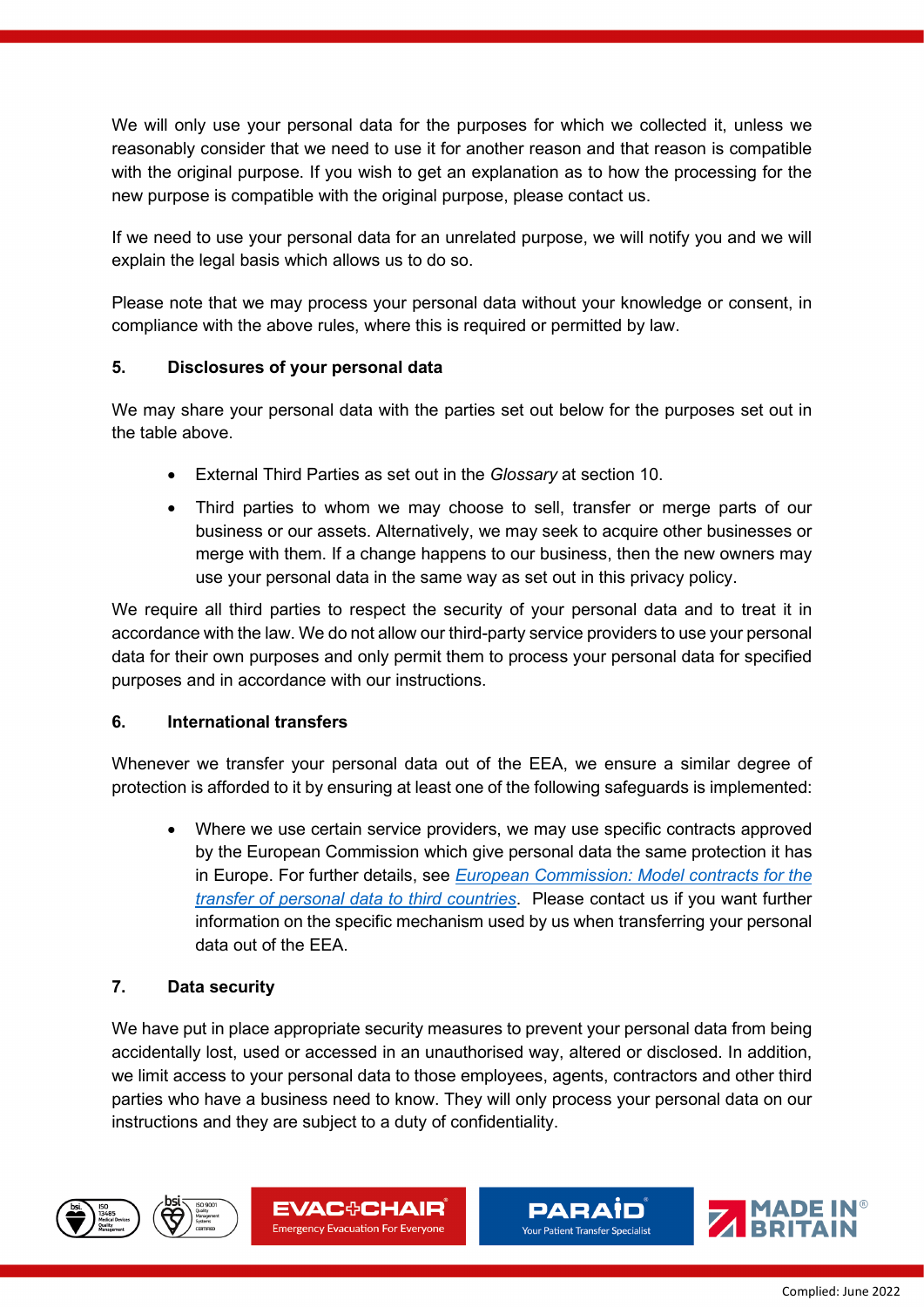We have put in place procedures to deal with any suspected personal data breach and will notify you and any applicable regulator of a breach where we are legally required to do so.

## **8. Data retention**

### **How long will you use my personal data for?**

We will only retain your personal data for as long as reasonably necessary to fulfil the purposes we collected it for, including for the purposes of satisfying any legal, regulatory, tax, accounting or reporting requirements. We may retain your personal data for a longer period in the event of a complaint or if we reasonably believe there is a prospect of litigation in respect to our relationship with you.

To determine the appropriate retention period for personal data, we consider the amount, nature and sensitivity of the personal data, the potential risk of harm from unauthorised use or disclosure of your personal data, the purposes for which we process your personal data and whether we can achieve those purposes through other means, and the applicable legal, regulatory, tax, accounting or other requirements.

In some circumstances you can ask us to delete your data: see section [9](#page-7-0) (*your legal rights*) below for further information.

In some circumstances we will anonymise your personal data (so that it can no longer be associated with you) for research or statistical purposes, in which case we may use this information indefinitely without further notice to you.

### <span id="page-7-0"></span>**9. Your legal rights**

Under certain circumstances, you have rights under data protection laws in relation to your personal data. Please see paragraph [10](#page-8-0) below to find out more about these rights:

If you wish to exercise any of the rights set out above, please contact us.

### **No fee usually required**

You will not have to pay a fee to access your personal data (or to exercise any of the other rights). However, we may charge a reasonable fee if your request is clearly unfounded, repetitive or excessive. Alternatively, we could refuse to comply with your request in these circumstances.

### **What we may need from you**

We may need to request specific information from you to help us confirm your identity and ensure your right to access your personal data (or to exercise any of your other rights). This is a security measure to ensure that personal data is not disclosed to any person who has no right to receive it. We may also contact you to ask you for further information in relation to your request to speed up our response.









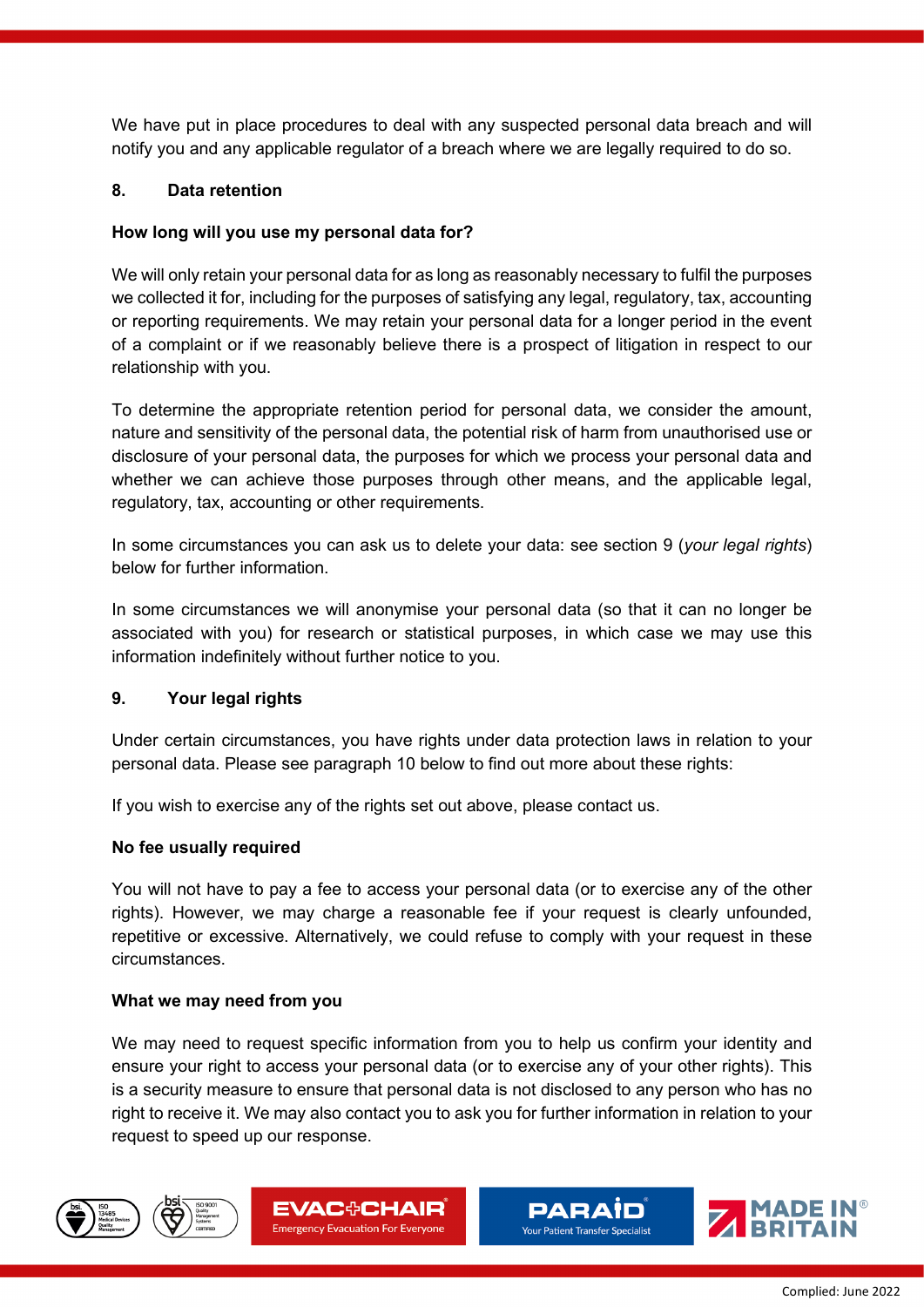## **Time limit to respond**

We try to respond to all legitimate requests within one month. Occasionally it could take us longer than a month if your request is particularly complex or you have made a number of requests. In this case, we will notify you and keep you updated.

## <span id="page-8-0"></span>**10. Glossary**

### **LAWFUL BASIS**

**Legitimate Interest** means the interest of our business in conducting and managing our business to enable us to give you the best service/product and the best and most secure experience. We make sure we consider and balance any potential impact on you (both positive and negative) and your rights before we process your personal data for our legitimate interests. We do not use your personal data for activities where our interests are overridden by the impact on you (unless we have your consent or are otherwise required or permitted to by law). You can obtain further information about how we assess our legitimate interests against any potential impact on you in respect of specific activities by contacting us.

**Performance of Contract** means processing your data where it is necessary for the performance of a contract to which you are a party or to take steps at your request before entering into such a contract.

**Comply with a legal obligation** means processing your personal data where it is necessary for compliance with a legal obligation that we are subject to.

# **THIRD PARTIES**

### **External Third Parties**

- Service providers acting as processors based United Kingdom who provide IT and system administration services.
- Professional advisers acting as processors or joint controllers including lawyers, bankers, auditors and insurers based in United Kingdom who provide consultancy, banking, legal, insurance and accounting services.
- Credit reference agencies acting a processors based in the United Kingdom who provide

# **YOUR LEGAL RIGHTS**

You have the right to:

o **Request access** to your personal data (commonly known as a "data subject access request"). This enables you to receive a copy of the personal data we hold about you and to check that we are lawfully processing it.